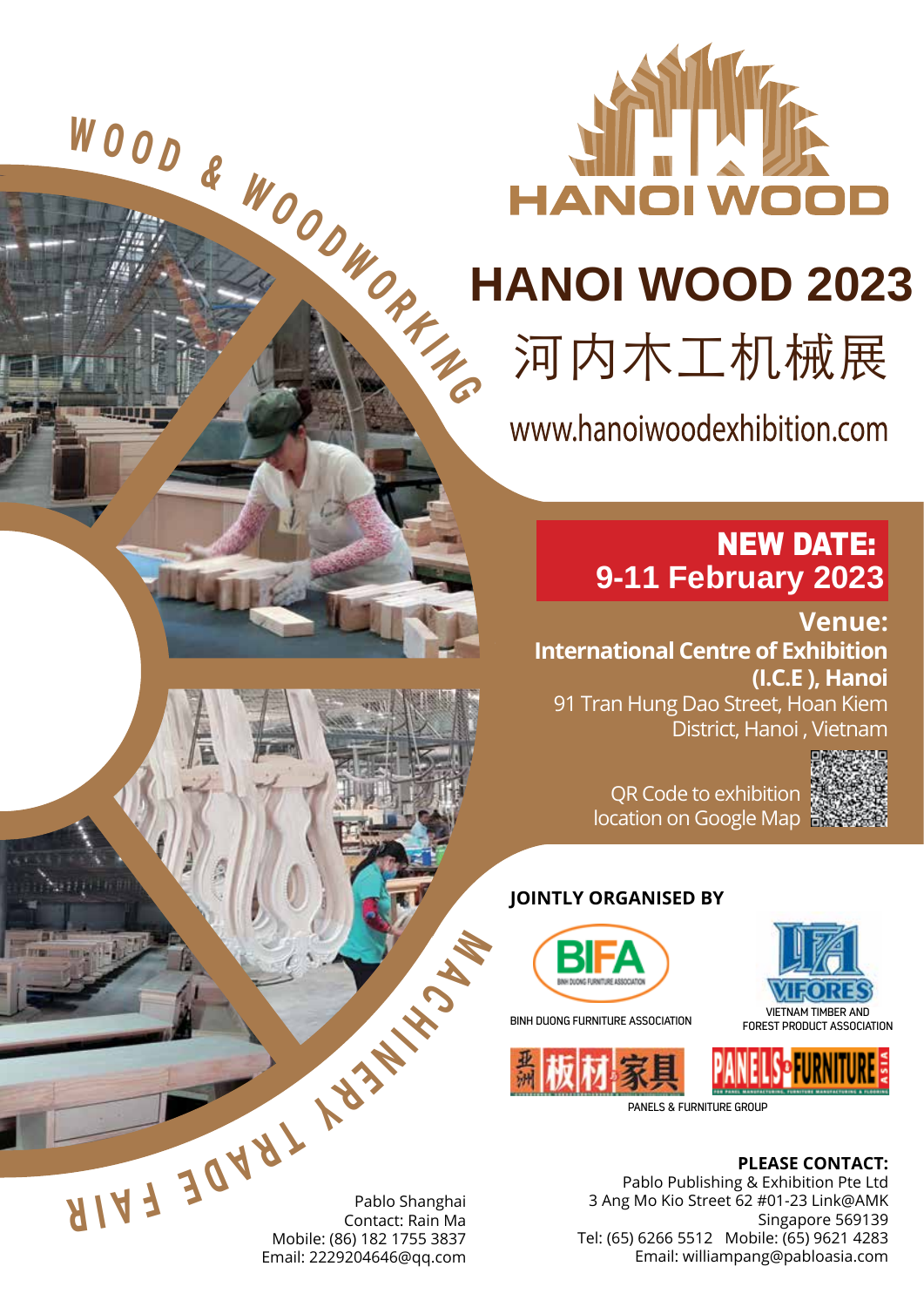## **DISCOVER NOW – THE BOUNTIFUL BUSINESS OPPORTUNITIES IN HANOI, THE UP-AND-COMING MARKET**

strongest industry players and experts, buyers and visitors worldwide will converge. Don't miss the chance to gain early-mover advantage of this dynamic, emerging market by meeting all the right people at the right place and right time. The inaugural Hanoi Wood 2023 will be where the

and Panels & Furniture Group of wood magazines. Hanoi Wood 2023 is jointly organised by BIFA, VIFORES

#### **4 reasons to exhibit at Hanoi Wood 2023**

**1. Hanoi is the fifth largest wood product exporter in Vietnam and the largest in North Vietnam** Hanoi is one of the largest wood products exporting province in Vietnam, along with Binh Duong, Dong Nai, Ho Chi Minh City and Binh Dinh. The province has wood products export valuing at US\$313 million merely in the first half of 2021, up 22.3% from the previous year.

Hanoi's wood industry welcomes local small and medium enterprises (SME) and foreign direct investments (FDI) to build their new facilities in Hanoi. A growing number of these factories manufacture more export-oriented wood products, and specialise in only one type of woodbased products such as plywood, medium-density fibreboards and block boards.

**2. Incentives for overseas and local woodworking companies in Hanoi**

Openness to foreign investment, tax reductions, and lower land rental charges are great incentives by the government to encourage overseas companies to expand and set up new factories in northern Vietnam.

For instances, in 2019, Swedish furniture giant IKEA announced that it will be investing US\$450 million to build a retail centre network and warehouse in Hanoi. In 2021, Dongwha Enterprise, one of South Korea's leading wood manufacturers, has begun constructing their first independent production facility in Hanoi too.

**3. Abundance of skilled labour and raw materials** With several hectare millions of acacia and rubberwood plantations mostly located in Central and North Vietnam, raw materials for wood processing are readily accessible.

And compared to the South, manpower is more easily available in North Vietnam, with Hanoi boasting 4.8 million people. Infrastructure such as railways, highways and airports are also welldeveloped and connected, bridging domestic and international routes.

#### **4. A rapidly growing domestic market**

Vietnam's domestic market should not be ignored. In 2019, the population is expected to spend \$2 billion on locally produced wood products, equivalent of one-fifth of Vietnam's wood products export value of US\$10.5 billion.

Vietnam has a young population, with northern regions having a young labour force and accounting for 22% of national labour. 60.9% of Vietnam's 98 million population are between 15- 54 years old. It also has one of the fastest growing middle class in the world, expected to reach 23.2 million people by 2030.

**Catch the opportunities early in this fast-growing woodworking industry!**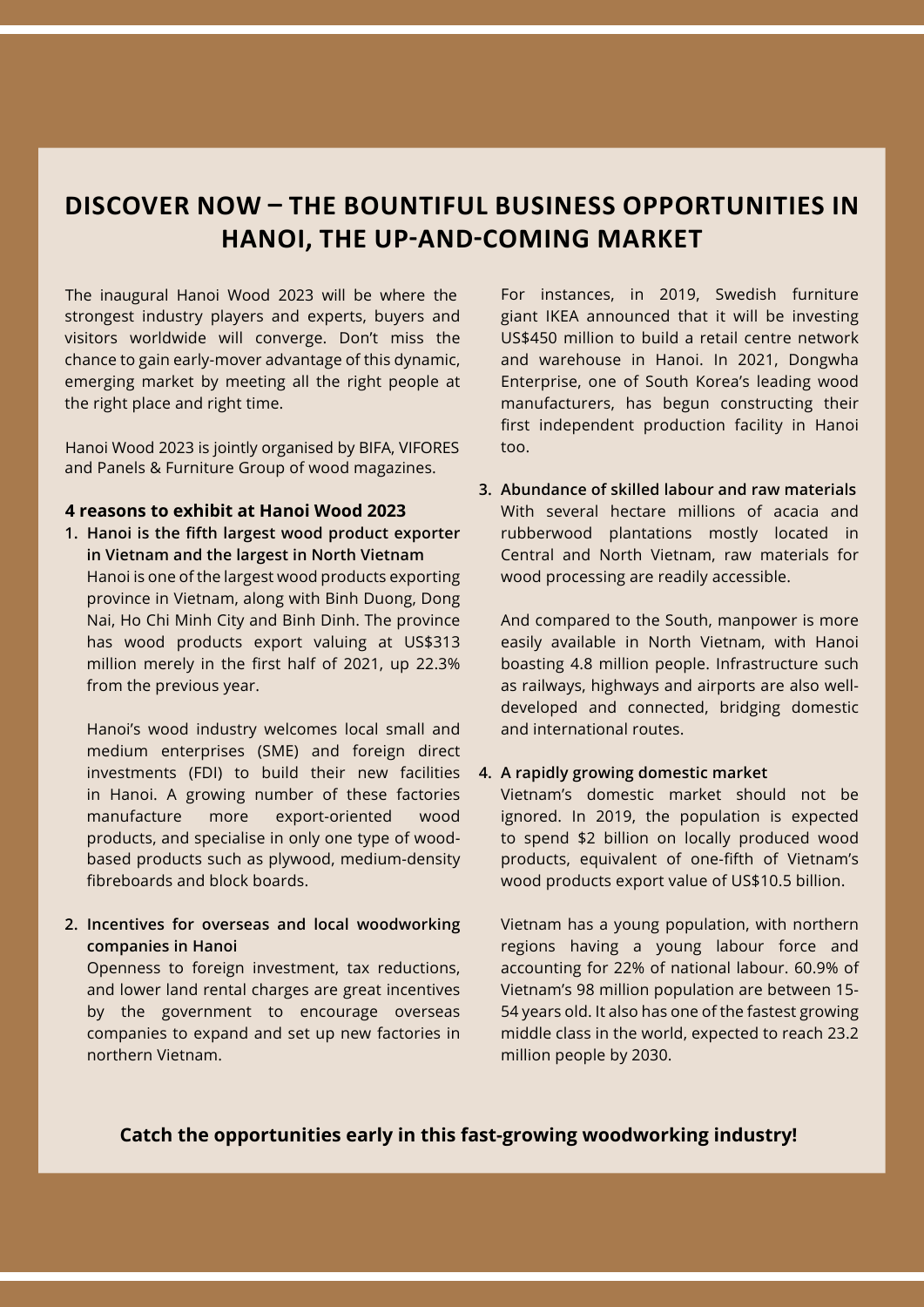| <b>Schedule of On-site Operations</b> |                     |                 |
|---------------------------------------|---------------------|-----------------|
|                                       | 6th Feb 2022 (Mon)  | $09:00 - 18:00$ |
| Stand Build-Up Period                 | 7th Feb 2022 (Tue)  | $09:00 - 18:00$ |
|                                       | 8th Feb 2022 (Wed)  | $09:00 - 20:00$ |
| <b>Exhibition Hours</b>               | 9th Feb 2022 (Thu)  | $09:00 - 17:00$ |
|                                       | 10th Feb 2022 (Fri) | $09:00 - 17:00$ |
|                                       | 11th Feb 2022 (Sat) | $09:00 - 16:00$ |
| Dismantle Hours                       | 12th Feb 2022 (Sat) | $16:00 - 22:00$ |
|                                       | 13th Feb 2022 (Sun) | $08:00 - 12:00$ |

| <b>Standard Shell Scheme Booth Rates</b>                                                                                                                                                                                                                                                                                                       |                                                                                                                                                                              |  |  |  |  |
|------------------------------------------------------------------------------------------------------------------------------------------------------------------------------------------------------------------------------------------------------------------------------------------------------------------------------------------------|------------------------------------------------------------------------------------------------------------------------------------------------------------------------------|--|--|--|--|
| <b>Yellow Label</b>                                                                                                                                                                                                                                                                                                                            |                                                                                                                                                                              |  |  |  |  |
| 9sqm (3mx3m) Booth (One-side Frontage)                                                                                                                                                                                                                                                                                                         | US\$1800 per booth*                                                                                                                                                          |  |  |  |  |
| 9sqm (3mx3m) Booth (Two-side Frontage)                                                                                                                                                                                                                                                                                                         | US\$1900 per booth*                                                                                                                                                          |  |  |  |  |
| <b>Blue Label</b>                                                                                                                                                                                                                                                                                                                              |                                                                                                                                                                              |  |  |  |  |
| 9sqm (3mx3m) Booth (One-side Frontage)                                                                                                                                                                                                                                                                                                         | US\$1700 per booth*                                                                                                                                                          |  |  |  |  |
| 9sqm (3mx3m) Booth (Two-side Frontage)                                                                                                                                                                                                                                                                                                         | US\$1800 per booth*                                                                                                                                                          |  |  |  |  |
| * The above rates do not include 10% Vietnam VAT Tax                                                                                                                                                                                                                                                                                           |                                                                                                                                                                              |  |  |  |  |
| Space with Standard Shell Items (minimum of 9m <sup>2</sup> )                                                                                                                                                                                                                                                                                  |                                                                                                                                                                              |  |  |  |  |
| The stand costs for the standard shell scheme construction include:<br>Booth partition walls (rear and side walls) as per stand space<br>1 x company fascia board on all open sides<br>٠<br>(maximum of 20 letters)<br>Laying of carpet<br>$\bullet$<br>1 x power socket (5 Amp)<br>$\bullet$<br>2 x fluorescent lights (2 x 40W)<br>$\bullet$ | 1 x round table<br>$\bullet$<br>1 x information desk<br>$\bullet$<br>4 x foldable chairs<br>$\bullet$<br>1 x waste basket<br>1 x show directory listing<br>24 hours security |  |  |  |  |

| <b>Raw Space Rates</b>                                    |                                 |  |  |  |
|-----------------------------------------------------------|---------------------------------|--|--|--|
| <b>Yellow Label</b>                                       |                                 |  |  |  |
| Raw Space (minimum 18m <sup>2</sup> )                     | US\$180 /sqm*                   |  |  |  |
| <b>Blue Label</b>                                         |                                 |  |  |  |
| Raw Space (minimum 18m <sup>2</sup> )                     | US\$160 /sqm*                   |  |  |  |
| * The above rates do not include 10% Vietnam VAT Tax      |                                 |  |  |  |
| Space with Raw Space Items (minimum of 18m <sup>2</sup> ) |                                 |  |  |  |
| Raw space includes:<br>Space area booked                  | 1 x Show directory listing<br>٠ |  |  |  |

| <b>Sponsorship Packages</b>                                                                                                                                |                                                                                                                               |                                                                                              |  |
|------------------------------------------------------------------------------------------------------------------------------------------------------------|-------------------------------------------------------------------------------------------------------------------------------|----------------------------------------------------------------------------------------------|--|
| Gold Sponsor: US\$5,000                                                                                                                                    | Silver Sponsor: US\$3,000                                                                                                     | <b>Bronze Sponsor: US\$1,000</b>                                                             |  |
| 1-page advertisement<br>(outside back cover) in Show Directory<br>Logo on Lanyard<br>Logo on Stage Backdrop<br>Logo on Visitor's Badge<br>Logo on Show Bag | Double page advertisement<br>(inside front cover & page 1)<br>in Show Directory<br>Logo on Stage Backdrop<br>Logo on Show Bag | 1-page advertisement<br>in Show Directory<br>Logo on Stage Backdrop<br>٠<br>Logo on Show Bag |  |